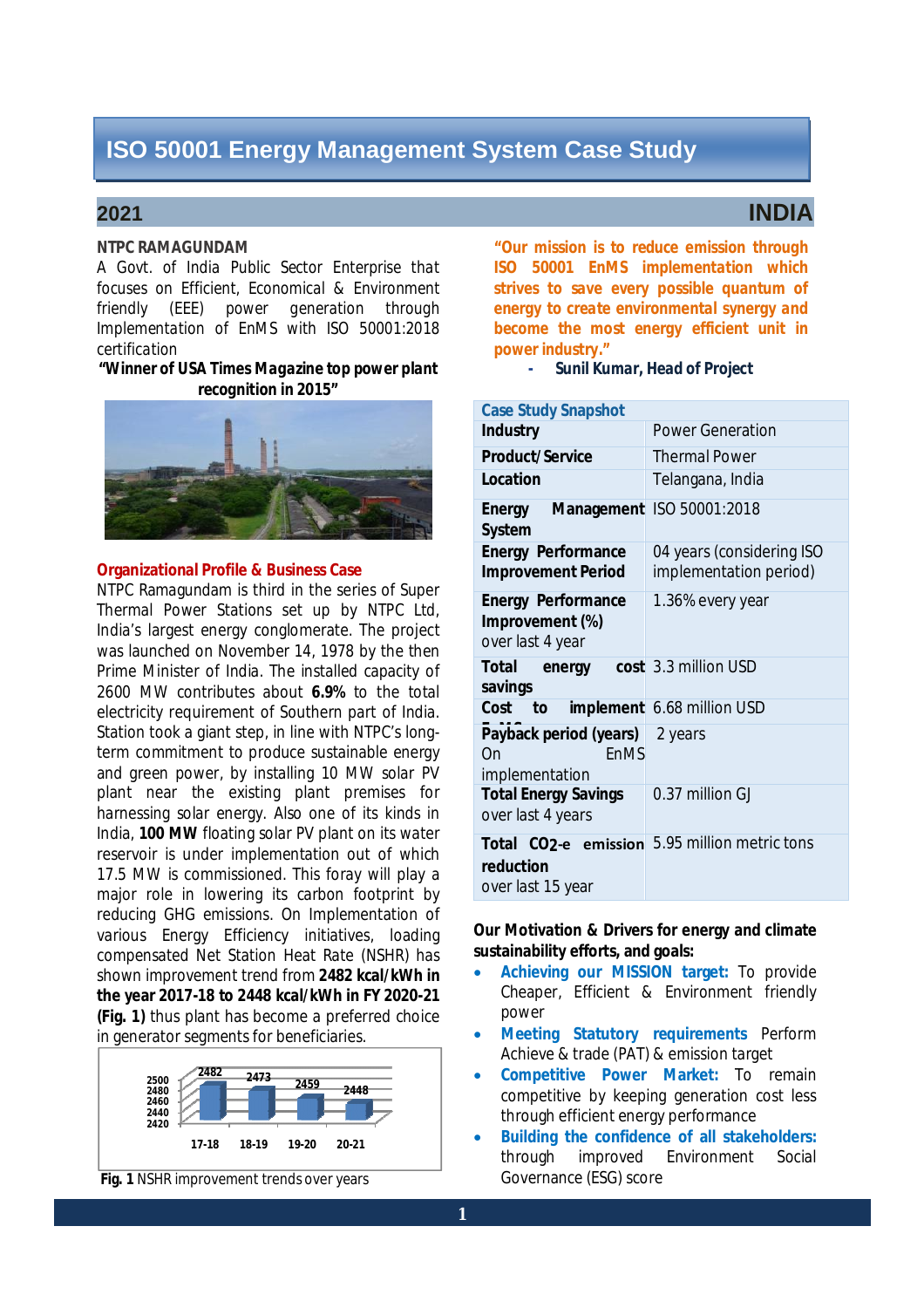### **2021 INDIA**

- **Natural Resources conservation like coal & oil for future generation**
- **Improved customer satisfaction Index and social responsibility index**

 Station is committed for conservation of every form of energy like reduction in Auxiliary power consumption (APC) by augmentation of efficient drives, Heat rate improvements through process improvements and system modifications and water consumption reduction through sustainable actions. sustainability, we have the Brighter Plan 2032 **(Fig. 2)** which also works as drivers for efforts. Keeping the consideration of



**Fig. 2:** NTPC Brighter Plan 2032

#### **Role of Energy Management in the organization's larger business strategy**

 In its management system, we have always been adhered to the energy conservation approach. Every planning has always done with a feasibility study of operations, financial, and risk including energy reduction that will be pursued. With such a management pattern and implementation of desired action plan the implementation of ISO 50001 has become easier. The elements of Energy consumption reduction approach is depicted schematically as below:



- Assessment and review to mitigate the challenges ahead and Involvement of employees & interested parties
- Formulation of Baseline performance data of Energy performance indicators (EnPI) like Heat Rate, Auxiliary Power, Oil consumption.
- Assessment of Operating Heat Rate and APC Gap vis-à-vis design and fixing of SMART (Specific, Measurable, Achievable, Realistic and Time bound) target thereon accordingly
- Setting the Energy consumption saving target based on the base line data and magnitude of deviations from design
- Formulation of Action Plan for achieving the set targets of EnPI
- different forum and feedback Intermittent review of Management at
- Monitoring and verification at the end of year

#### **Business Benefits**

**2** 

 Implementation of EnMS since long and ISO 50001 certification propel us for continual improvement in Energy Efficiency resulting into substantial reduction in generation cost, reduction in GHG emission, reduction in water consumption and reduction in pollutants disposal like ash. This all above creates a great satisfaction to management and increases the stakeholder confidence.

#### **(i) Energy performance improvement & cost saving:**

 Since 2017-18 we saves energy up to **0.37 million GJ which is equivalent to 102 GWh or 3.33 million USD with only capital investment for about 6.68 Million USD**.

#### **(ii) Environmental benefits: Reduction in emission & water consumption with NHR improvement**

 On Implementation of EnMS since last 15 years, greatest impact towards greenhouse gas emissions (CO2) reduction has been achieved. Around 5.95 million Metric Tons of CO2 have been avoided from emission in last 15 years on improvement in energy efficiency. The trend of CO2 emission avoided in last 15 years is shown in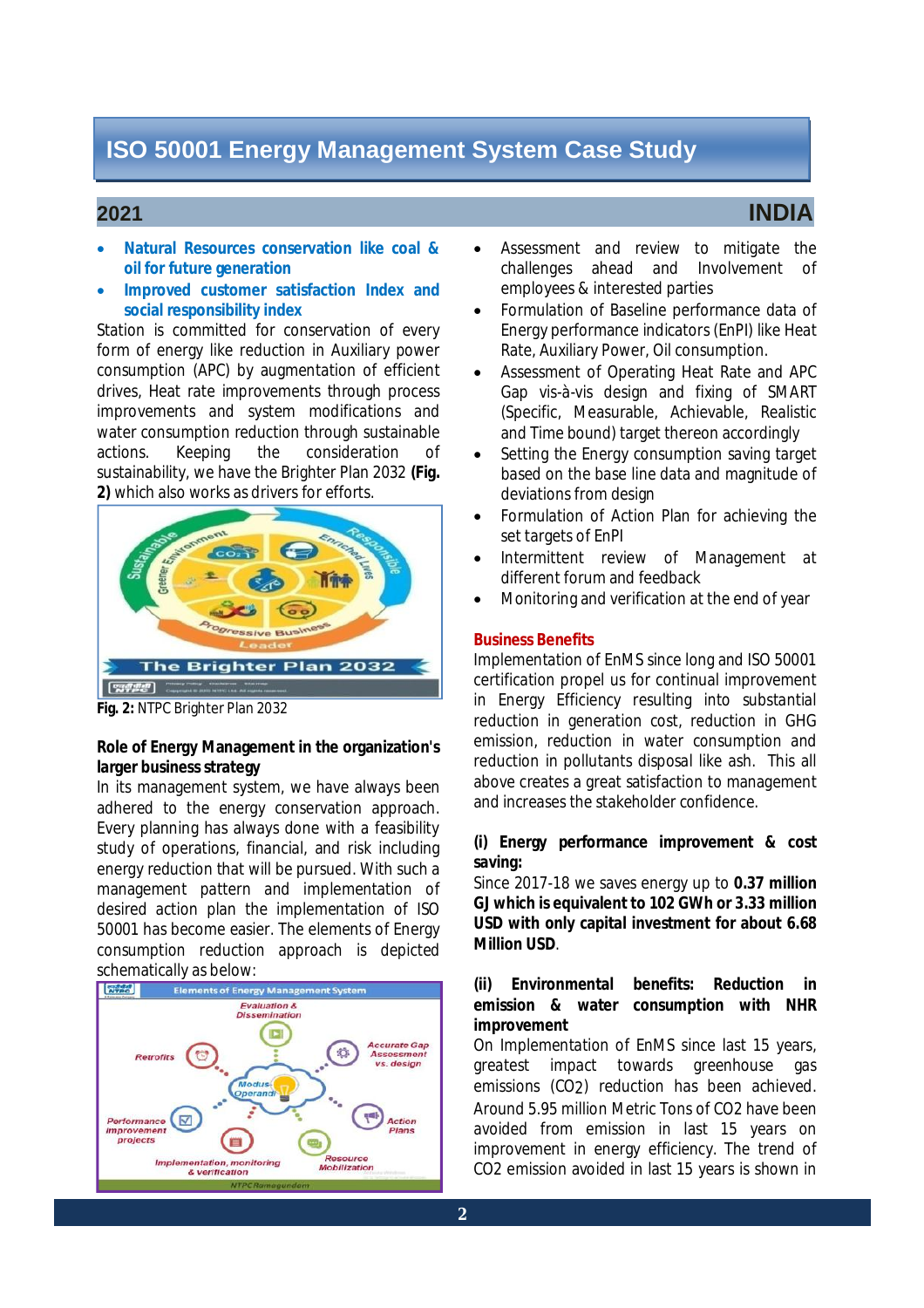#### the bar chart at **Fig. 3.**



**Fig. 3**. Year on Year CO2 emission reduction

 Water is the limited natural resources. Our EnMS has the wide coverage and guidance on water conservation. Govt. of India has tightened the norms of Specific water consumption (SpWc) to 3.5 litre/kwhr for our plant. Through operational optimization, augmentation of additional ash water return & implementation of Zero Liquid Discharge (ZLD) our SpWc reduced to 3.27 lit/kwhr in FY 2020-21 **(Fig. 4).** 



**Fig. 4**. Specific water reduction trend

### **(iii) Benefit on Statutory compliance**

 Performa Achieve & Trade (PAT) is the initiative of Ministry of Power, Govt. of India under Enhance Energy Efficiency Mission. Under this scheme the Energy Improvement Target for each PAT cycle (every three years) are set which has to be achieved during Assessment Year **(AY)**. Due to implementation of EnMS, our station has surpassed the given target of both PAT cycle (Cycle I AY 2014-15 & Cycle II AY 2018-19) in terms of Oil equivalent savings and awarded the E certificates of 72422. One E certificate is equivalent to 1 MTOE (Heat value of one metric ton of oil with GCV 10000 kcal/kg). The E certificate thus achieved is being traded in National Power exchange. **The monitory value of E certificate are 0.47 million USD.** 

# **2021 INDIA**

#### **(iv) Non Energy & other associated benefits**

 EnMS also indirectly suggests improving the environment by total ash utilizations and creating the green belt in vicinity area for carbon sequestration. Station has **utilized more than 100% Ash generated in last 4 years** by evacuating & selling the inventory ash to cement industries &  **development of geo-polymer road/coarse aggregates using 90% fly ash (Fig. 5)** which helped in reducing the pollution caused by ash.



 **Fig. 5.** Geo-polymer Road and value added products

### **(v) Improved thrust on solar power integration to reduce Emission:**

 Our EnMS also guide us to utilize renewable energy in place of thermal power for drives which in turn reduce GHG equivalent emission. Station has taken initiatives toward scaling up its renewable capacity to 110.135 MW **(Fig.6)** 

- **100 MW Floating solar on reservoir**
- **10 MW solar PV plant**
- **EV use & charging**
- **Solar car parking of 100 KW**
- **Solar light pipes in offices & stores**



 **Fig. 6.** Increase in renewable capacity

| Floating solar 100<br>MW actual site<br>photograph | 10 MW Solar Plant | <b>EV Charging</b> | Solar Car Parking | Solar light pipes in<br>office |
|----------------------------------------------------|-------------------|--------------------|-------------------|--------------------------------|
|                                                    |                   |                    |                   |                                |

 *RE Power set up at NTPC Ramagundam* 

 The greatest benefit with the existence of Energy Management System is creating awareness at the company and its employees towards the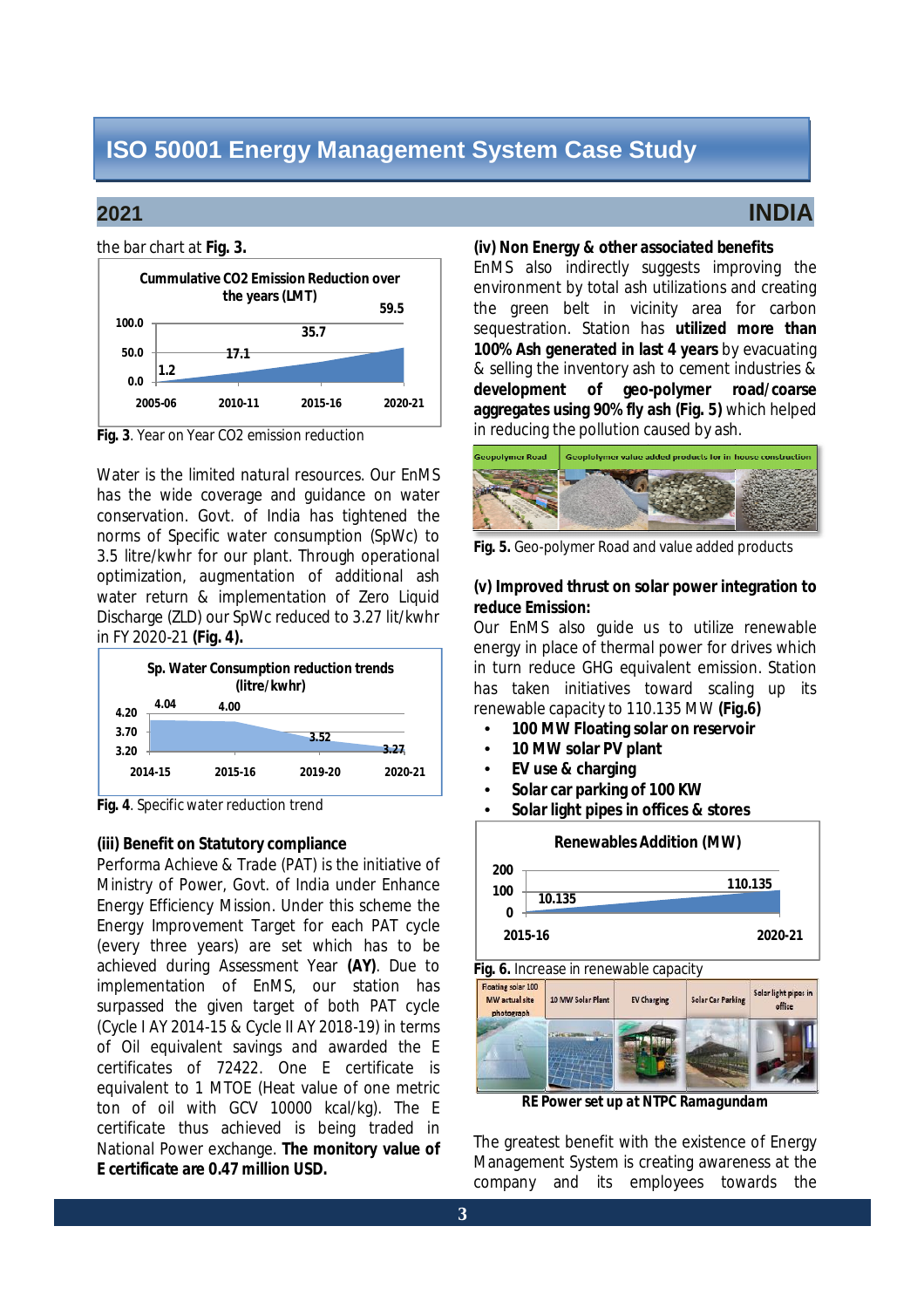## **2021 INDIA**

 importance of energy efficiency in life. Energy savings and emission reductions are always made to improve the electricity production process. Without a continuous improvement, the goal of the energy management system will never be achieved.

#### **(vi) Recognition & Brand building**

 1**.** Station has received the **State level National Energy Conservation Award 2020** from the Govt of Telangana, India

 2. Received "**National Energy Leader Award 2020 for Excellence in Energy Efficiency**" from the Confederation of Indian Industry (CII), India

 **Award 2020** from Institute of Directors, New Delhi in Energy Management System. 3. S**tation received coveted Golden Peacock** 



 4. Bureau of Energy Efficiency, Ministry of Power, Govt of India has published the video for the power industry having best Energy Efficiency practices covering NTPC Ramagundam as main. The same can be accessed using the following link *<https://beeindia.gov.in/sites/default/files/video> \_upload/Thermal%20Power.mp4***.** 

 These recognitions indicate station's compliance towards EnMS & Environment regulations.

# **PLAN-DO-CHECK-ACT (PDCA) APPROACH PLAN**

#### **Top Management Commitment towards EnMS:**

 Energy Performance through EnMS is the journey of passion and with firm belief our team is committed for its continual improvement. For sustainable business operation, we believe that Energy Efficiency is the key factor which enhance operational profit margin with regulatory compliances. For achieving the Energy efficiency target set for every year management provides ample Budget allocations needed for identified new retrofitting & renovations. project implementation or through

Management also provides budgets for procuring

 the new technology instruments for energy efficiency testing by EnMS team and for different Energy audits (Preliminary & detailed audits) and service alike, As per ISO 50001 guidelines, management approves the Energy Policy for the station and form the EnMS team led by Certified Energy Auditor & Energy Managers with a coordinating members of other departments.

#### **Process of Understanding Energy consumption: Use of data & developing the appropriate approach:**

 Thermal Power generation mainly uses coal as primary fuel and Electrical power for Auxiliary drives. Our steps for understanding the energy consumption mainly involve:

#### **Finding the attributes of Turbine Heat rate loss:**

| Turbine Heat Rate Use in excess of design |             |                        |                         |                  |                                       |
|-------------------------------------------|-------------|------------------------|-------------------------|------------------|---------------------------------------|
| <b>Parameter</b>                          | <b>Unit</b> | <b>Design</b><br>Value | <b>Average</b><br>Value | <b>Deviation</b> | <b>GRH Effect</b><br><b>Kcal/kwhr</b> |
| Load                                      | мw          | 500                    | 508.0                   | 8.0              | $-3.34$                               |
| <b>Main steam Press before ESV</b>        | kg/cm2      | 170                    | 171.1                   | 1.1              | $-2.80$                               |
| <b>Main steam Temp before ESV</b>         | ° C         | 537                    | 536.8                   | $-0.2$           | 0.16                                  |
| Hot Reheat Temp before IV                 | ° C         | 537                    | 540.3                   | 3.3              | $-2.06$                               |
| <b>Superheat Attemperation</b>            | t/hr        | ٥                      | 44.3                    | 44.3             | 1.87                                  |
| Reheat Attemperation                      | t/hr        | 0                      | 5.2                     | 5.2              | 1.85                                  |
| <b>HPT Efficiency</b>                     | %           | 93.18                  | 90.00                   | 3.2              | 13.85                                 |
| IPT Efficiency %                          | %           | 93.9                   | 90.00                   | 3.9              | 16.98                                 |
| ___ __ __<br><br>--<br><br>--- -          |             |                        |                         |                  |                                       |

#### **Finding the attributes of Boiler Efficiency Loss:**

| <b>Boiler Efficiency loss attributes</b>   |   |               |             |  |
|--------------------------------------------|---|---------------|-------------|--|
| <b>Parameters</b>                          |   | <b>DESIGN</b> | <b>TEST</b> |  |
| <b>DRY FLUE GAS LOSS</b>                   | % | 4.45          | 6.38        |  |
| <b>MOISTURE &amp; HYDROGEN LOSS</b>        | % | 5.13          | 5.46        |  |
| <b>MOISTURE IN AIR LOSS</b>                | % | 0.11          | 0.18        |  |
| <b>RADIATION LOSS</b>                      | % | 0.20          | 0.20        |  |
| <b>UNBURNT CARBON LOSS</b>                 | % | 1.50          | 0.42        |  |
| <b>UNACCOUNTED LOSS &amp; MANU, MARGIN</b> | % | 1.50          | 1.50        |  |
| <b>TOTAL LOSSES</b>                        | % | 12.89         | 14.13       |  |
| <b>BOILER EFFICIENCY</b>                   | % | 87.11         | 85.87       |  |

 **Segmentation of electric power use system-wise**  and then equipment wise in the system to identify the gap in particular equipment.

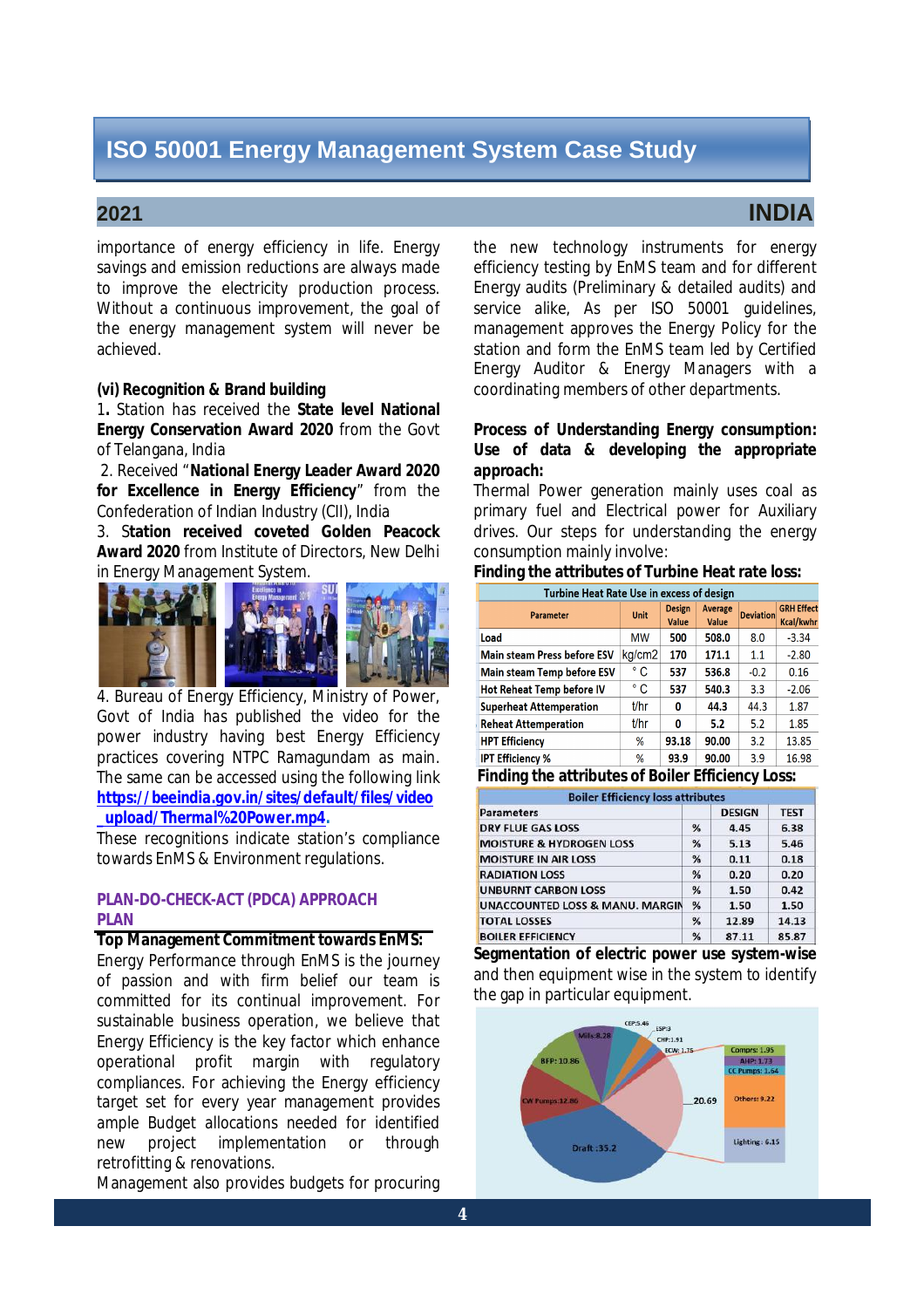This is being done on real time basis from remote.  **Offline monthly field tests of major equipments by EnMS team for finding energy use gap** 

#### **Ensuring the EnMS Support in Strategy & Target:**

 By virtue of approved Energy policy EnMS team assess the energy use and gap vis-à-vis expected values & Baseline data and after review put up the observations and recommendations with the target improvements to the top management for approval. EnMS team is always a part of monthly strategic review meeting of top management.

### **Process of Review & Analyzing Energy Use, prioritizing resource & action:**

- Significant Energy Use data collection, trending of past performance
- Performance gap analysis vis-à-vis design and comparison with baseline performance
- Comparison with similar equipment performance
- Identification of improvement potential & fixing the improvement target
- Energy performance review as below:

| <b>Energy Efficiency Performance Monitoring System</b> |                    |                       |                                                |  |
|--------------------------------------------------------|--------------------|-----------------------|------------------------------------------------|--|
| <b>Meetings</b>                                        |                    | Frequency   Headed By | <b>Corrective actions</b>                      |  |
| <b>Planning Meeting</b>                                | Daily              | O&M Head              | generated from monitoring<br>& review meetings |  |
| <b>Operational Review</b>                              | <b>Monthly</b>     | <b>Plant Head</b>     | implemented in                                 |  |
| <b>Team Meeting</b>                                    |                    |                       | Operational and                                |  |
| <b>Regional Operational</b>                            | <b>Half Yearly</b> | <b>Director</b>       | <b>Maintenance Practices</b>                   |  |

- Preparation of action plan with responsibility for implementation
- Prioritization and recourse allocation are done from O&M and Energy conservation budget

#### **DO-CHECK-ACT**

#### **Implementation Process & Involvement:**

 After fixing the action plan implementations are being done by responsible department within target date. The implementation of the identified projects is being taken up either in routine maintenance, short term planning, during Overhaul or renovations & retrofitting (**Fig. 7**).

| Performance<br>Area<br>0f<br><b>Energy</b><br>significant issues | Involvement as per<br><b>EnMS</b>    |  |  |
|------------------------------------------------------------------|--------------------------------------|--|--|
| <b>Boiler Efficiency Heat Loss Issues</b>                        | Additional<br>General<br>$(AGM)$ -   |  |  |
|                                                                  | Manager<br><b>Boiler Maintenance</b> |  |  |
| Air Pre Heater Exit Temp High Seal                               | AGM-<br>Rotary                       |  |  |
| <b>Issues</b>                                                    | Machine                              |  |  |
| Turbine Heat<br>Gap/Pump<br>rate                                 | AGM-<br>Turbine                      |  |  |
| Efficiency Gaps                                                  | Maintenance                          |  |  |
| Use of IE4 motors/VFD as drive                                   | AGM-Electrical                       |  |  |
| Air compressors and Cooling Tower                                | AGM-Offsite                          |  |  |
| performance                                                      | Maintenance                          |  |  |
| Monitoring<br>Maintenance<br>of                                  | AGM-Maintenance                      |  |  |
| activities                                                       | Planning                             |  |  |
| Monitoring of Energy Conservation                                | <b>AGM-Energy</b>                    |  |  |
| activities                                                       | Conservation                         |  |  |

 **Fig. 7.** Involvement Matrix

#### **Motivation & Support-Top Management**

 The Top management of our Station is committed to the implementation of the EnMS and continually improves its effectiveness by

- a) Communicating to employees the importance of effective energy management.
- b) Establishing the EMS policy based on the guidelines of EnMS standards.
- c) Ensuring that the energy policy objectives and energy targets are established in line with the strategic direction of the organization.
- d) Ensuring the formation of Energy Management Team.
- e) Required Budget allocations
- f) Conducting regular management reviews
- g) Ensuring that the EnPI(s) appropriately represent(s) energy performance
- h) Ensuring the compliance of EMS Standards

#### **Activities Identified and Implemented:**

| <b>Energy Efficiency Program</b>                             | <b>Investment</b> | Savings/yr               | Payback |
|--------------------------------------------------------------|-------------------|--------------------------|---------|
| details                                                      | in million<br>USD | in million<br><b>USD</b> | Yrs     |
| Energy Efficient Motors in<br><b>Cooling Tower Fans</b>      | 0.09              | 0.02                     | 4.51    |
| Conversion of conventional<br>Lighting to LEDs               | 1.14              | 0.43                     | 2.67    |
| U4 (500 MW unit)<br><b>APH</b><br>Basket replacement         | 0.07              | 0.04                     | 1.61    |
| 28% Eco Coil Addition In<br>three 500 MW unit                | 4.29              | 0.84                     | 5.05    |
| Stage II units (1500 MW)<br><b>Cooling Tower renovations</b> | 0.43              | 1.04                     | 0.41    |
| A/C using VAM operated by<br>Waste heat of flue gas          | 1.42              | 0.47                     | 3.02    |
| <b>Total Savings</b>                                         | 7.4               | 2.84                     |         |

# **2021 INDIA**